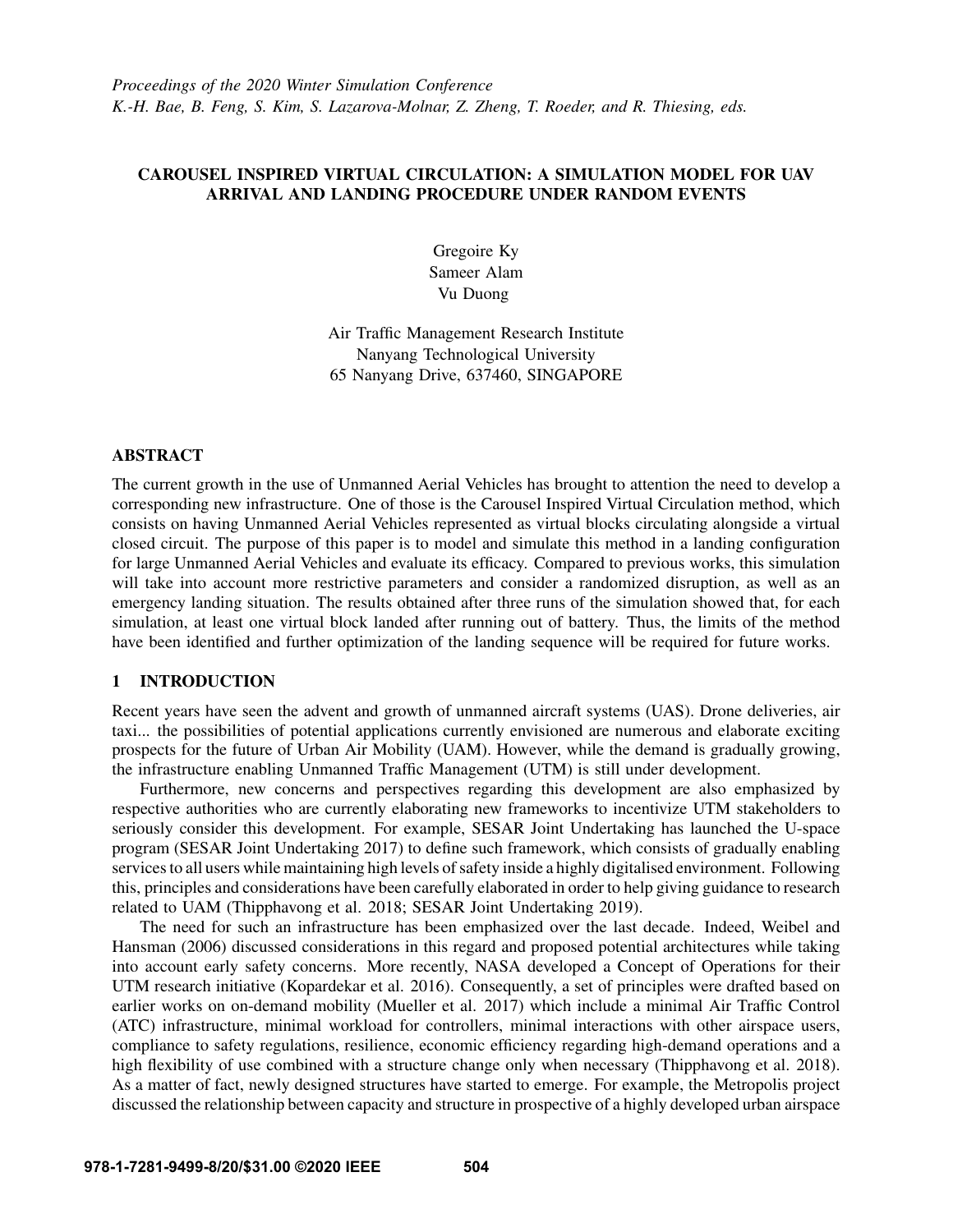[\(Sunil et al. 2015\)](#page-11-6). In particular, this paper introduces several concepts for future airspace structures, which are: a free flight focused mixed airspace, a layer based airspace, a zone based airspace and a tube network.

One particular area of note would be the landing procedure. In a congested airspace, several restrictions and new methods will be required in order to regulate the landing flow of vehicles. For example, Air Traffic Management has widely accepted the Point Merge method [\(Favennec et al. 2010\)](#page-10-0) to organize the arrival flow. There is a need to explore new ideas in order to build an efficient system which complies with the principles defined in [\(Thipphavong et al. 2018\)](#page-11-1), maintains high levels of safety, and delivers the demanded services.

The objective of this paper is to simulate the Carousel Inspired Virtual Circulation (CIVC) method for an arrival scenario for large Unmanned Aerial Vehicles (UAV) which require a runway. This method was introduced in [Ky et al. \(2020\)](#page-11-7) and is based on the uniform movement of consecutive horses who all follow the same predefined line. As a matter of fact, the Carousel concept has already been used as a source of inspiration in diverse research areas. For example, it has been used for digital video broadcasting [\(Crinon](#page-10-1) [1997\)](#page-10-1), as well as optimization problems by combining it with greedy algorithms [\(Cerrone et al. 2017\)](#page-10-2). Regarding UTM, this method consists of having UAVs enter a virtual slot which will then circulate alongside a virtual closed circuit. The advantage of this approach helps combining both the landing sequencing and the hovering around several runways. In the eventuality that future droneports will each possess multiple landing points, this perspective offers an innovative way of sequencing the arrival of UAVs, which simplifies the landing procedure while keeping an harmonized traffic around the droneport. The purpose of this paper is to showcase such a possibility through a case study and consequently challenge the limits of this method by simulating it.

Indeed, this paper will present a simulation of the aforementioned CIVC to an arrival procedure with two distinct runways and run several simulations in a similar fashion to what was done in earlier works [\(Ky](#page-11-7) [et al. 2020\)](#page-11-7), which demonstrated the flexibility of the method's geometry as well as successfully simulated it for an arrival procedure on a single runway while taking into account randomized parameters, namely a randomly chosen remaining battery life and a randomized time spent on the runway. This paper will introduce new restrictions to the earlier simulation. Firstly, as opposed to the circular circuit in [Ky et al.](#page-11-7) [\(2020\),](#page-11-7) the geometric configuration will take into account two runways and consequently, the circuit will be designed by a piecewise arc. Figure [1](#page-2-0) illustrates the geometrical design that was chosen for this purpose. Furthermore, additional random-based restrictions will also be added. Indeed, a disruption will be simulated by randomly reducing the overall circulation speed for short time intervals. Another restriction which will be considered is the emergency landing of a randomly chosen vehicle, at a randomly chosen time. Those new restrictions were chosen in order to simulate a more realistic scenario which will challenge the limits of the CIVC method. Section [2](#page-2-1) will first provide an extensive analytical description of the geometry, and then describe the randomized events chosen. Thus, Section [3](#page-5-0) will go through the details of the simulations as well as illustrate the results obtained. Finally, Section [4](#page-9-0) will discuss the possibilities opened by the method and the limits introduced by it, before giving a few ideas regarding its compatibility with methods that either already exist, or are in the development pipeline.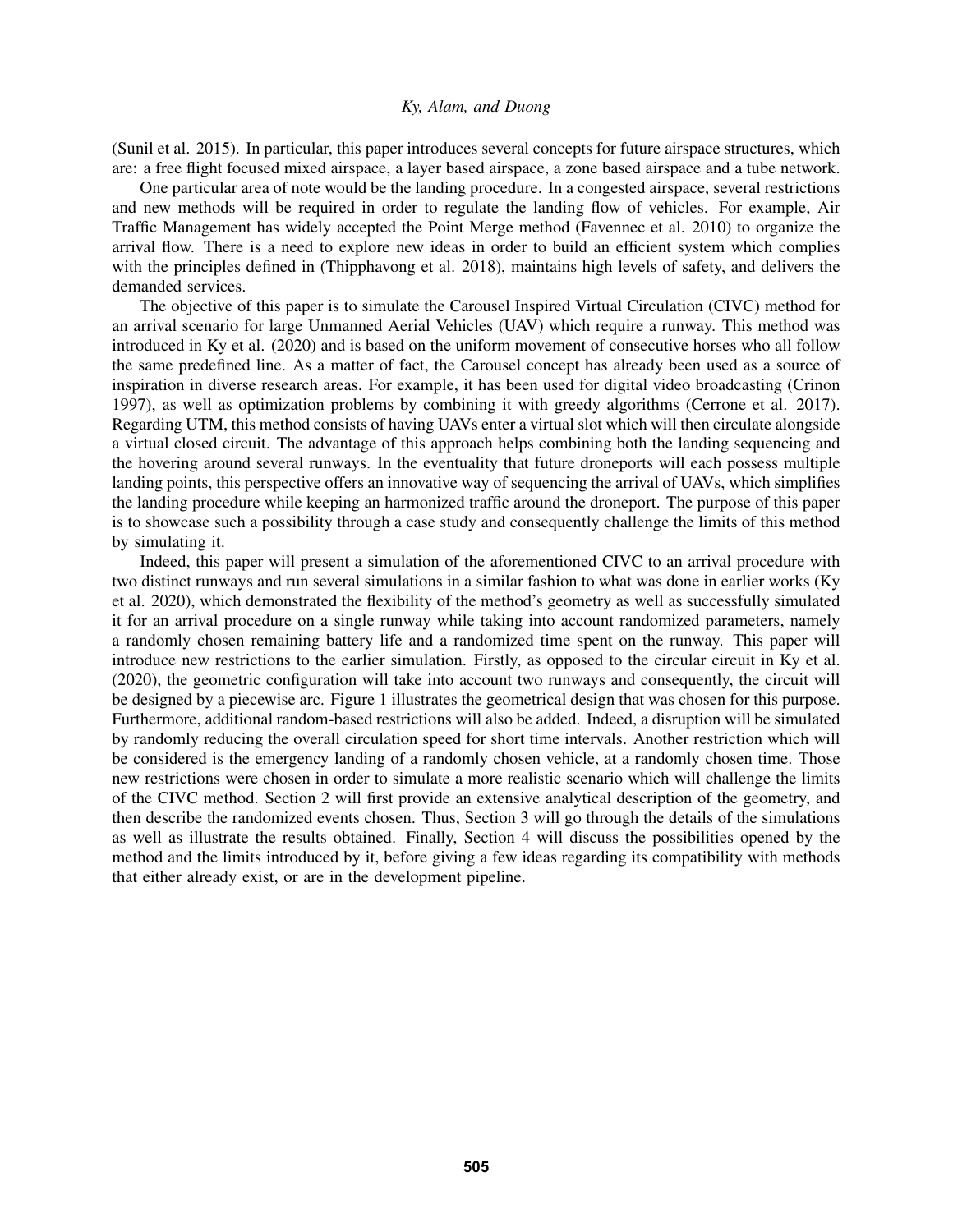

<span id="page-2-0"></span>Figure 1: Conceptual depiction of the design chosen for the case study.

# <span id="page-2-1"></span>2 DESCRIPTION OF THE PROBLEM

As the demand grows, the airspace capacity needs to adapt. As such, a flexible airspace structure is required. Consequently, several studies have applied shortest path planning algorithms to a UAV oriented airspace and simulated different methods for conflict detection and resolution [\(Chakrabarty and Ippolito 2020;](#page-10-3) [Ho](#page-11-8) [et al. 2018;](#page-11-8) [Tan et al. 2019\)](#page-11-9). On the other hand, [Bosson and Lauderdale \(2018\)](#page-10-4) simulated a structure more similar to current ATM in which the routes are directly linking each landing points to each other. However, in the eventuality of a dense traffic around a single droneport, especially in the presence of large UAVs which require a runway, a structure will be needed in order to provide a landing sequence and regulate the arrival flow. The CIVC is a potential idea in order to do so.

Air Traffic Management is a safety-critical environment and that extends to UTM as well. As such, before any field trial, carefully planed simulations are required to prove feasibility. Furthermore, the CIVC was originally designed to be operated in a highly automated environment and thus, the concept is not mature enough to be eligible for a field trial. Consequently, this paper focuses on the simulation of the CIVC in order to study its current efficacy under specific constraints and identify its potential early limits.

Complementary to what was done in [Ky et al. \(2020\),](#page-11-7) this study will take into account a more complex environment. Indeed, the first consideration will be to have two runways instead of one, thus enabling the simultaneous landing of two virtual blocks. Furthermore, the case study in [Ky et al. \(2020\)](#page-11-7) considers a circuit made of a single circle, while this study considers a more complex design, which is built using a piecewise parameterized arc. Subsection [2.1](#page-2-2) will thus describe this new circuit in both a geometrical and analytical way, while Subsection [2.2](#page-3-0) will switch from a geometrical parameter to a time perspective in order to implement two random events, which are a general disruption and an emergency landing.

## <span id="page-2-2"></span>2.1 Geometric Design

The new circuit considered for this study will be divided into four different parts, two half circles with the same radius, and two parallel lines of the same length. Figure [2](#page-3-1) illustrates this circuit.

In order to simplify the description of this circuit for later on, compass directions will be used to identify the different parts and coordinates. Consequently, part 1 from  $(x_W, y_S)$  to  $(x_W, y_N)$  will be the western circle, part 2 from  $(x_W, y_N)$  to  $(x_E, y_N)$  the northern line, part 3 from  $(x_E, y_N)$  to  $(x_E, y_S)$  the eastern circle and part 4 from  $(x_E, y_S)$  to  $(x_W, y_S)$  the southern line. All coordinates mentioned in this paper will be described in distance terms. It is also worthwhile to note that both runways and the center of both circles were chosen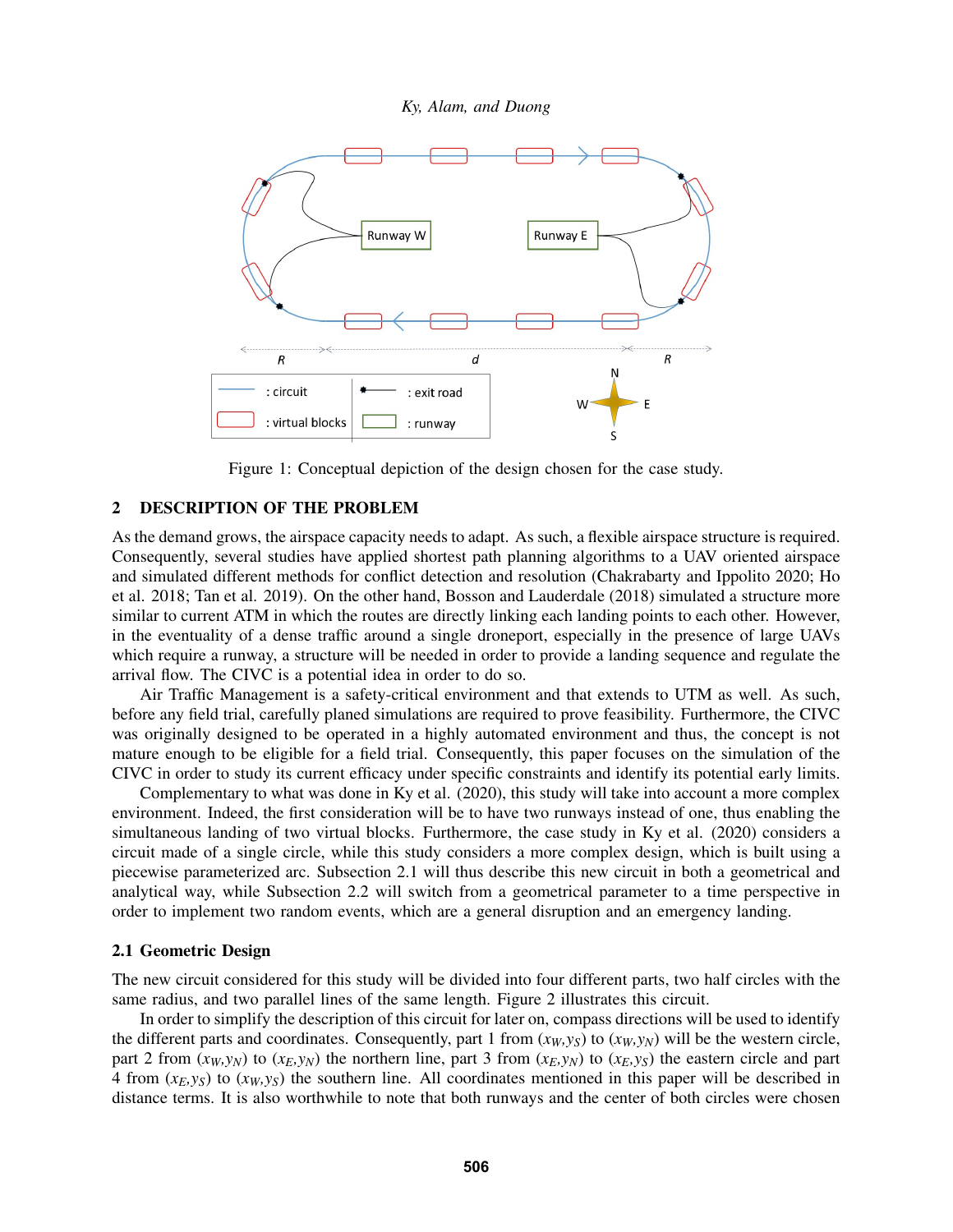



<span id="page-3-1"></span>Figure 2: Geometrical description of the circuit.

to be at the same y-coordinate *y<sub>C</sub>*. Thus the following relations between the coordinates:  $d = x_E - x_W$ ,  $2R = y_N - y_S$ ,  $y_C = y_S + R = y_N - R$ 

Additionally, the starting point of the arc  $(u = 0)$  is chosen to be at the southwestern point  $(x_W, y_S)$  and the blocks are directed to follow the circuit in a clockwise fashion. Considering all of those coordinates, it is now possible to write the analytical description of each arc. However, in order to obtain a continuity regarding the geometric parameter, a variable is necessary in order to translate the original formulations to the wanted interval. Furthermore, in order to concretise the periodicity of the circuit, the geometric parameter *u* has been fixed to the interval  $[0,2\pi]$ . Thus the analytical expression of the parameterized arc:

<span id="page-3-2"></span>
$$
\begin{pmatrix} x(u) = x_w + R\cos\left(-2u - \frac{\pi}{2}\right) \\ y(u) = y_C + R\sin\left(-2u - \frac{\pi}{2}\right) \end{pmatrix} for \quad 0 \le u \le \frac{\pi}{2} \quad \text{(western circle)} \tag{1}
$$

$$
\begin{pmatrix} x(u) = \frac{2}{\pi}(\pi - u)x_W + \frac{2}{\pi}(u - \frac{\pi}{2})x_E \\ y(u) = y_N \end{pmatrix} for \quad \frac{\pi}{2} \le u \le \pi \quad \text{(northern line)} \tag{2}
$$

$$
\begin{pmatrix} x(u) = x_E + R\cos\left(-2u + \frac{\pi}{2}\right) \\ y(u) = y_C + R\sin\left(-2u + \frac{\pi}{2}\right) \end{pmatrix} for \quad \pi \le u \le \frac{3\pi}{2} \quad \text{(eastern circle)}\tag{3}
$$

<span id="page-3-3"></span>
$$
\begin{pmatrix} x(u) = \frac{2}{\pi} (2\pi - u)x_E + \frac{2}{\pi} (u - \frac{3\pi}{2})x_W \\ y(u) = y_S \end{pmatrix} for \quad \frac{3\pi}{2} \le u \le 2\pi \quad \text{(southern line)} \tag{4}
$$

Finally, the four exit roads connecting the circuit were computed using a third-degree polynomial interpolation between the access points to the runways, and four points on the circuit which were chosen at the parametric positions:  $u = \frac{\pi}{8}$  (southwest exit),  $\frac{3\pi}{8}$  (northwest exit),  $\frac{9\pi}{8}$  (northeast exit) and  $\frac{11\pi}{8}$  (southeast exit). Furthermore, the simulation will also take into account an altitude  $z_C$  at which the circuit will stay constant.

## <span id="page-3-0"></span>2.2 Randomized Events

Now that the circuit has been built, the randomized events can be defined. The first step subsequently required is to switch from the geometric parameter to a time perspective. Alongside the two new events, the remaining battery and the time spent on the runway from [Ky et al. \(2020\)](#page-11-7) will also be retained. The remaining battery will be described as the remaining time before running out. Since the circuit is composed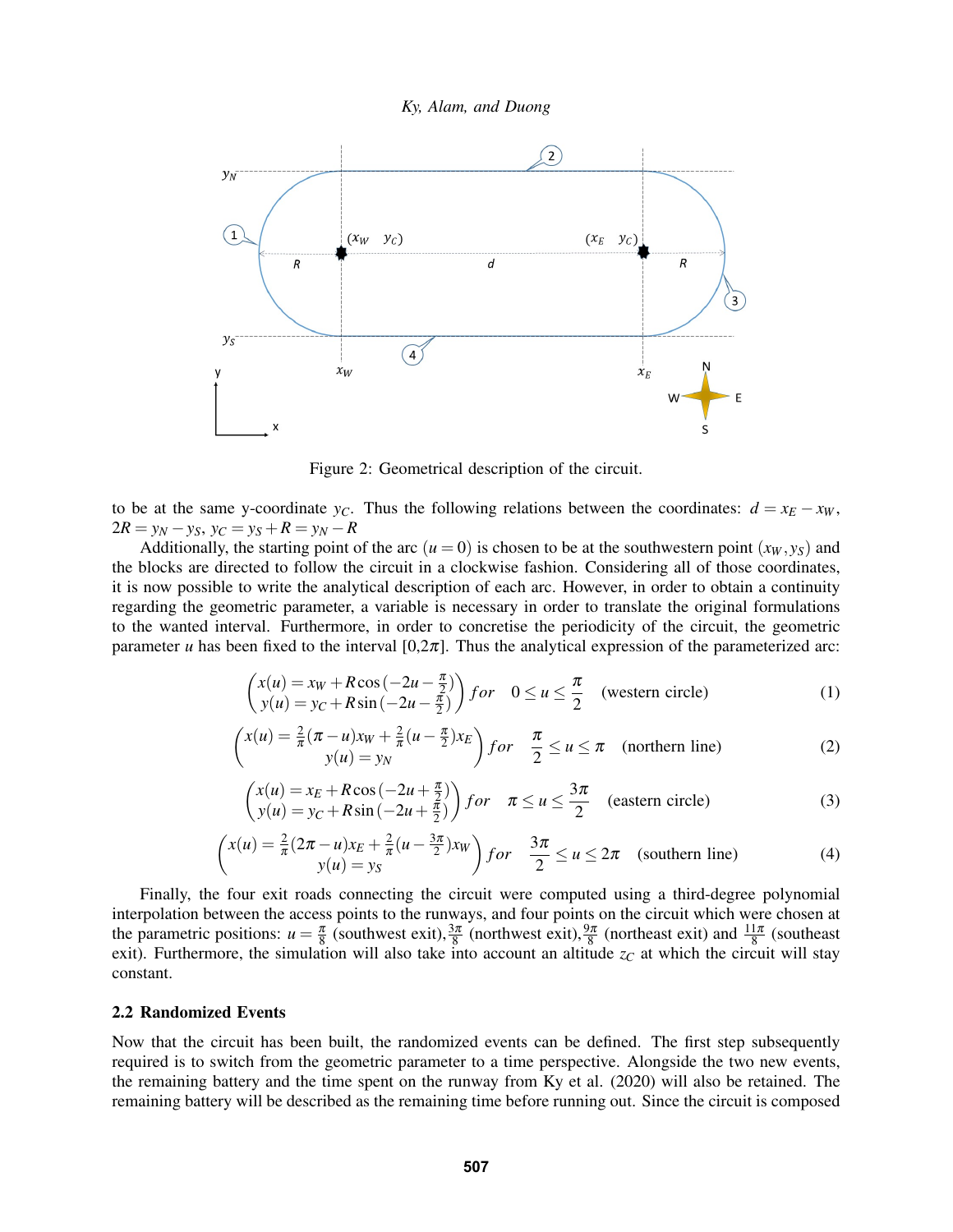of two half circles with the same radius, as well as two straight lines of the same length, the total arc length of the circuit can be directly deduced:  $L_C = 2\pi R + 2d$ .

In a similar way to what has been done in [Ky et al. \(2020\),](#page-11-7) it is necessary to introduce the speed *v* that each virtual block is circulating at. The total time required to travel across the whole circuit can then be obtained:  $t_{total} = \frac{L_C}{v}$ .

The next step consists of fractionating the arc length formula [\(Weisstein 2010\)](#page-11-10). However, since the circuit is composed of four different pieces, it is necessary to separate the cases depending on the position. From a time perspective, it is thus required to introduce partial times representing the time to travel across one of the circuit's piece at speed *v*. Since the circuit is composed of two similar straight lines and two similar half circles, the subsequent times can be deduced:  $t_{circle} = \frac{\pi R}{v}$ ,  $t_{line} = \frac{d}{v}$  $\frac{d}{v}$ ,  $t_{total} = 2t_{circle} + 2t_{line}$ 

The final relationship between the geometric parameter *u* and the time *t*, can then be obtained using the fractionated arc length formula from [Ky et al. \(2020\):](#page-11-7)

<span id="page-4-0"></span>
$$
u = \frac{L_C}{2R} \frac{t}{t_{total}} \quad \text{for} \quad 0 \le t < t_{circle} \tag{5}
$$

$$
u = \frac{\pi}{2d} \left( L_C \frac{t}{t_{total}} - \pi R + d \right) \quad \text{for} \quad t_{circle} \le t < t_{circle} + t_{line} \tag{6}
$$

$$
u = \frac{1}{2R} \left( L_C \frac{t}{t_{total}} + \pi R - d \right) \quad \text{for} \quad t_{circle} + t_{line} \le t < 2t_{circle} + t_{line} \tag{7}
$$

<span id="page-4-1"></span>
$$
u = \frac{\pi}{2d} \left( L_C \frac{t}{t_{total}} - 2\pi R + 2d \right) \quad \text{for} \quad 2t_{circle} + t_{line} \le t < t_{total} \tag{8}
$$

It is worthwhile to note that those equations are restricted to the time interval [0,*ttotal*]. As such, there is a need to adjust the time by changing it from *t* to *t* modulo *ttotal*.

Now that the problem formulation has been switched to a time perspective, the implementation of randomized events in the simulation can be discussed. The first event will represent a disruption, which has been modeled by reducing the overall circulation speed. Indeed, a random percentage will be chosen every five minutes, which will then modify the speed subsequently. Consequently, all time variables in equations [\(5\)](#page-4-0) to [\(8\)](#page-4-1) will be numerically altered.

Algorithm 1: Pseudo-code process for the emergency landing

<span id="page-4-2"></span>Index number of virtual block requiring an emergency landing: *ie*; Exit closest to virtual block  $i_e$ :  $e_j$ ; Index number of virtual block currently in a landing procedure: *i<sup>l</sup>* ; if *Block i<sup>l</sup> on the circuit* then Cancel clearance for block *i<sup>l</sup>* ; Block  $i_l$  to continue circulation; Block *i<sup>e</sup>* cleared for landing at exit *e<sup>j</sup>* ; else if *Block i<sup>l</sup> on an exit road* then Block  $i_e$  to continue circulation until block  $i_l$  reaches the runway; if *Block i<sup>e</sup> bypasses exit e<sup>j</sup>* then  $e_j = e_{j+1}$ end else if *Block i<sup>l</sup> on the runway* then Block *i<sup>e</sup>* cleared for landing at exit *e<sup>j</sup>* ; end Result: Virtual block *i<sup>e</sup>* requiring an emergency landing has successfully landed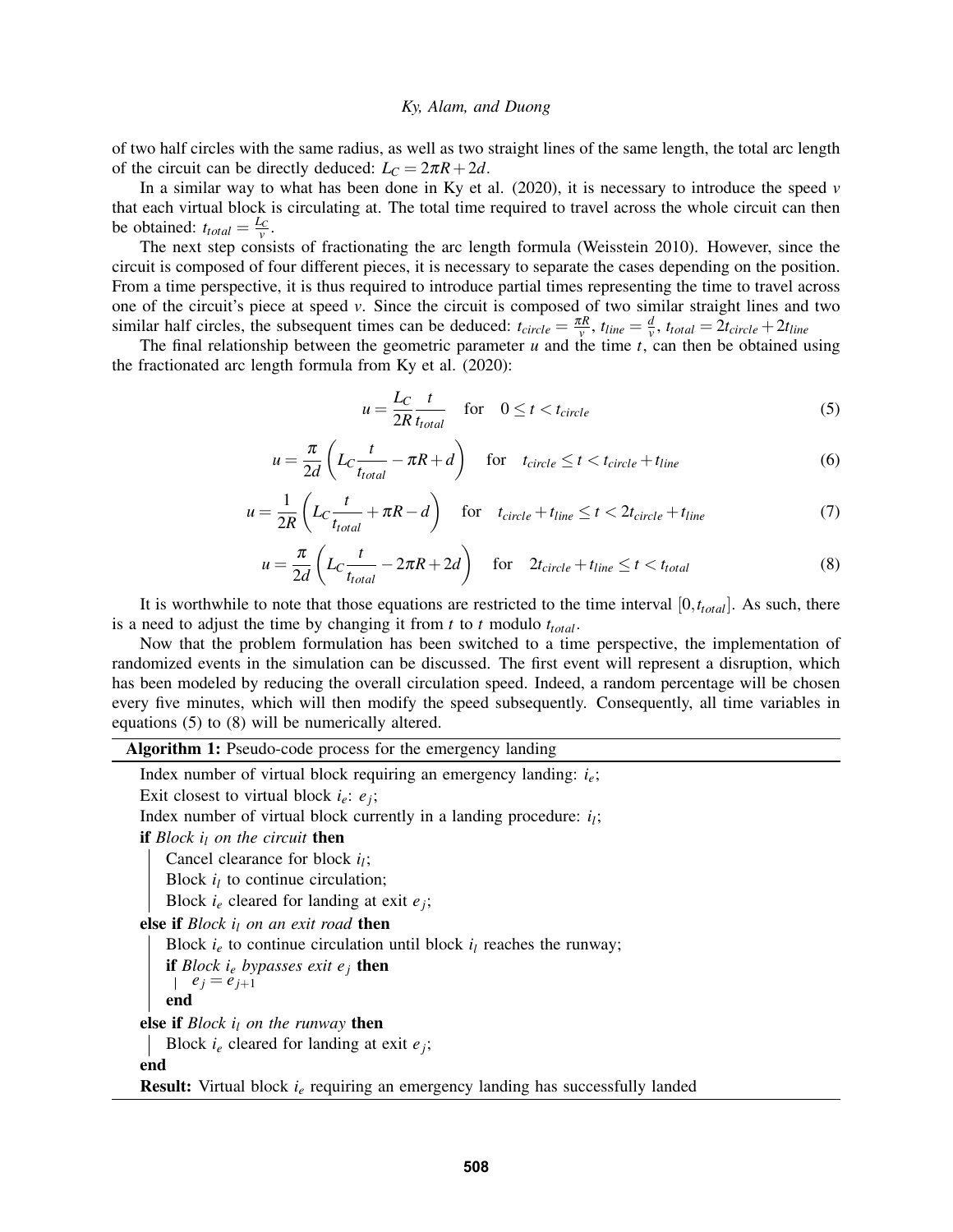The second event which will be taken into account for the simulations is the addition of an emergency situation, in which one randomly chosen virtual block will, at a randomly chosen time stamp, enter into a critical state, thus requiring immediate landing clearance. Algorithm [1](#page-4-2) describes the programmed procedure in this case.

The time stamp at which Algorithm [1](#page-4-2) triggers is randomly chosen first. Once reached, the block to have an emergency landing (*ie*) will also be randomly chosen among the remaining blocks at that time. Furthermore, Algorithm [1](#page-4-2) has been written while only taking a single runway into account. In the eventuality that the emergency landing is delayed enough for the runway to change, Algorithm [1](#page-4-2) will be applied in the same way, with the exception of  $i_l$  which will be modified consequently.

## <span id="page-5-0"></span>3 THE SIMULATION

Considering everything that has been mentioned in Section [2,](#page-2-1) all the required elements are now prepared for the simulations. The landing sequence itself has been defined in [Ky et al. \(2020\)](#page-11-7) and consists of first identifying the vehicle with the least remaining battery time, then proceed to the closest exit point and follow the exit road until the corresponding runway, on which the vehicle will spend a previously randomly allocated time. Figure [3](#page-5-1) depicts a flowchart explaining how the landing sequence has been programmed for a single runway simulation.



<span id="page-5-1"></span>Figure 3: Landing process for a single runway.

A virtual block is defined as a three dimensional rectangle whose center is located on the circuit at all time and has one centerline tangent to the circuit at the center. Each of their respective positions are initially computed using the geometric parameter  $u = \frac{2\pi}{N_b}k$  for virtual block *k*, with  $1 \le k \le N_b - 1$ . The extension of Figure [3](#page-5-1) to a two runways design is obtained by separating the virtual blocks in two categories, depending on which runway is the closest to each block according to their positions on the circuit. For the eastern runway, it concerns the virtual blocks whose geometric parameter is within the interval  $u \in ]\frac{3\pi}{8}, \frac{11\pi}{8}]$ , while for the western runway, the virtual blocks have their geometric parameter in  $u \in [0, \frac{3\pi}{8}] \cup [\frac{11\pi}{8}, 2\pi]$ . After this separation, the process is exactly the same as in Figure [3.](#page-5-1)

Putting Figure [3](#page-5-1) into perspective, the landing process can thus be decomposed into two intertwined functions: the clearance providing, as well as the virtual block landing trajectory. The former being a simplified single-server queuing system, as presented in [Law and Kelton \(2000\),](#page-11-11) while the latter focuses on the trajectory of each virtual blocks.

This trajectory function operates depending on where the virtual blocks are located. If on the circuit, the function uses equations [\(1\)](#page-3-2) to [\(4\)](#page-3-3), a third degree polynomial interpolation for the four exit roads, and a linear time-decrease for the runway depending on the randomly allocated time spent on the runway. Furthermore, the function also takes into account two transitions, one from the circuit to the exit roads, and one from the exit roads to the runway. Both transitions occur when the virtual block cleared for landing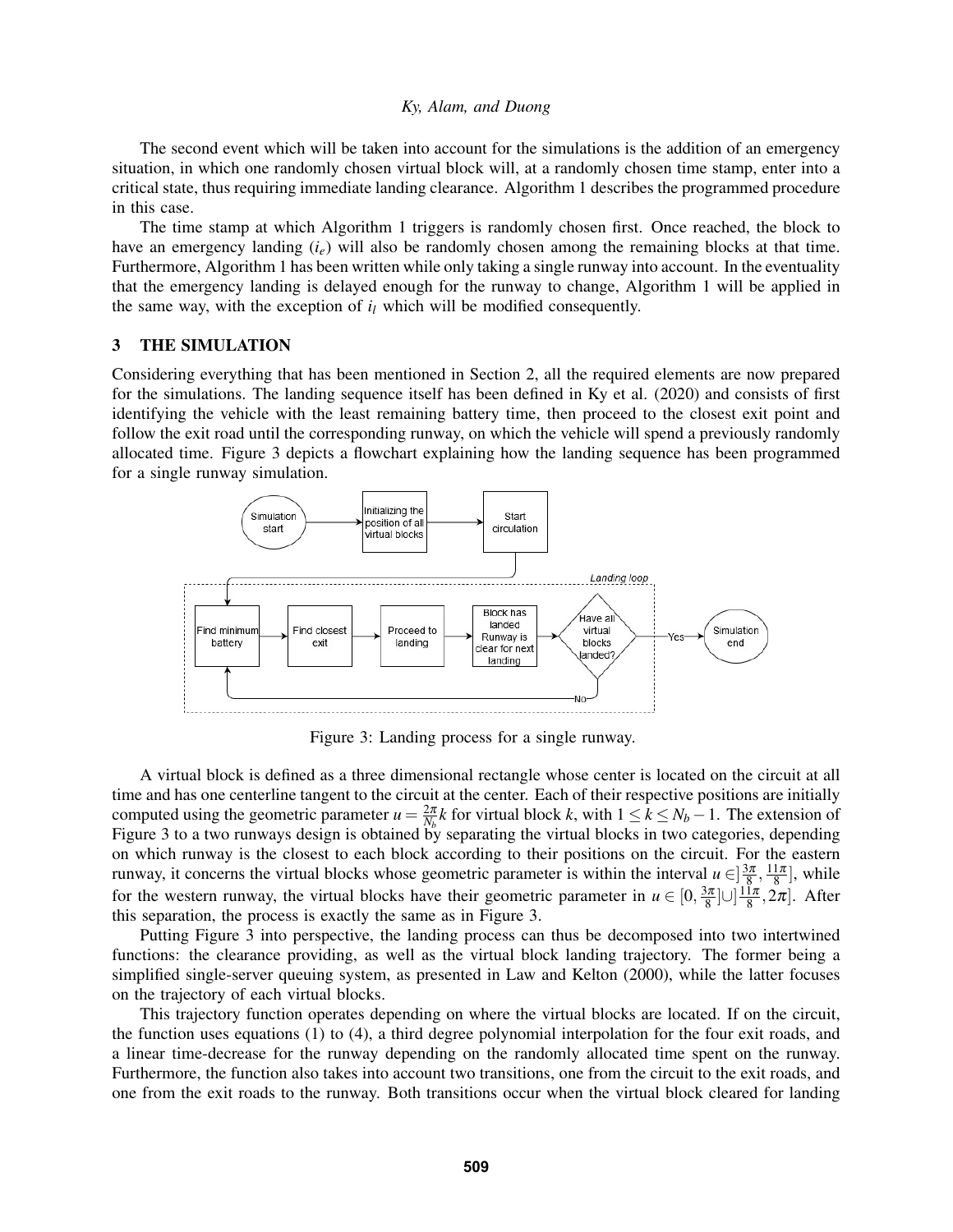reaches the vicinity of the transit point. The first transition (circuit to exit road) will trigger once the virtual block enters a vicinity sphere centered around the exit point with a radius arbitrarily chosen at 5 m. The second transition (exit road to runway) happens in the same fashion as the first one, the difference being the radius of the vicinity sphere which has been arbitrarily fixed at 2m.

Additionally to the random elements introduced in Subsection [2.2,](#page-3-0) the ones from [Ky et al. \(2020\),](#page-11-7) such as the time spent on the runway and the remaining battery, will also be kept. Remaining battery for each virtual block will be randomly chosen between 15 min and 90 min, while the time spent on the runway will be randomly chosen between 30 s and 5 min for each virtual block. The battery consumption rate is supposed fixed. Those random variables were further restrained in order to challenge the limits of the CIVC method. All random elements are generated using MATLAB's *rand* function, which is a uniform random distribution whose default random number generator is a Mersenne twister.

The geometric parameters were then selected as such:

- $x_W = 40 \text{ m}$
- $x_E = 120 \text{ m}$
- $y_S = 10 \text{ m}$
- $y_N = 70 \text{ m}$
- Access point to the western runway:  $(30 \text{ m}, 40 \text{ m})$
- Access point to the eastern runway:  $(130 \text{ m}, 40 \text{ m})$

Considering those values, the other geometric parameters can thus be deduced:

- $R = 30 \text{ m}$
- $d = 80$  m
- $L_C = 348.5 \text{ m}$
- $y_C = 40 \text{ m}$

The vicinity of the transition points has been defined as the sphere centered at the transition point in which the virtual block switches between two distinct parts of the circuit. The radius of such sphere has been fixed at 5 m for the circuit to exit road transition, and 2 m for the exit road to runway transition.

Furthermore, the number of virtual blocks was arbitrarily fixed at  $N_b = 15$ , with a block length of 5 m and a separation length of 19.5 m [\(Ky et al. 2020\)](#page-11-7). Consequently, it is possible to write an analytical formula [\(9\)](#page-6-0) which describes the position of each virtual blocks, at all time, and is directly computed from equations  $(5)$  to  $(8)$ :

<span id="page-6-0"></span>
$$
u_{i_b} = u \left( t + (i_b - 1) \frac{2\pi}{N_b} \right) \quad \text{for} \quad i_b = 1...N_b \tag{9}
$$

Additionally, the simulation will also take into account an altitude  $z_c = 50$  m above ground level for the circuit. All of those elements were implemented on MATLAB in order to run a simulation. Figure [4](#page-7-0) represents the three dimensional considered circuit and the chosen repartition of virtual blocks as it results from the program.

Up to this point, the simulation will flow in a similar manner than the one in [Ky et al. \(2020\).](#page-11-7) Compared to the results obtained in [Ky et al. \(2020\),](#page-11-7) the implementation of two runways instead of one enables the simultaneous landing of two virtual blocks. The next step will be to implement the additional random events. However, the implementation of a randomly generated disruption brings an additional constraint which will greatly slow down the whole process. Figure [5](#page-7-1) shows the generated disruptions translated into a speed decrease percentage.

Furthermore, as can be inferred from equations [\(5\)](#page-4-0) to [\(8\)](#page-4-1), this speed decrease will directly influence the time required to travel across a single lap *ttotal*, which will then directly change the relation between the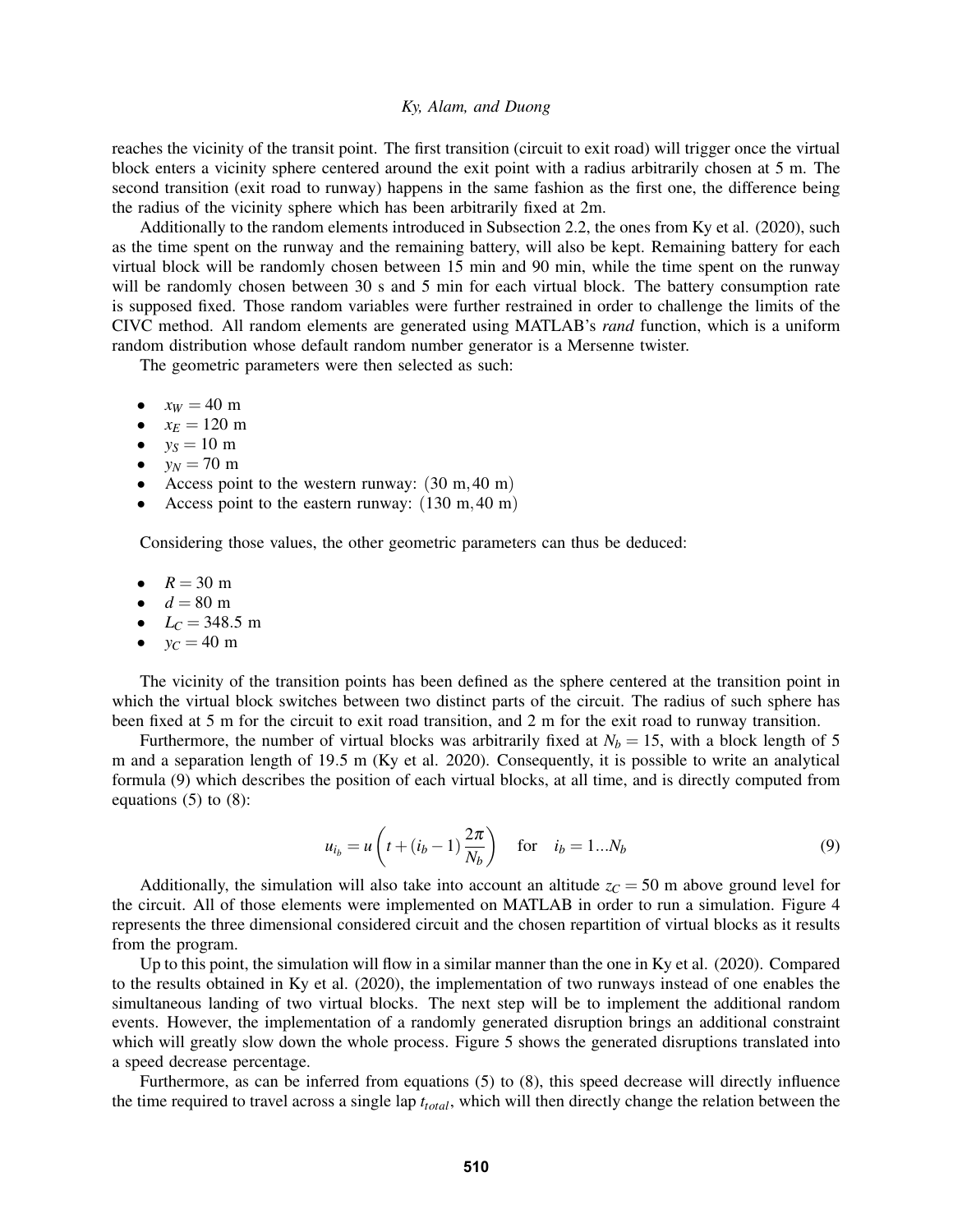



Figure 4: Three dimensional representation of the simulated circuit.

<span id="page-7-0"></span>

<span id="page-7-1"></span>Figure 5: Distribution of the disruption computed for each run.

geometric parameter *u* and the time *t*. Figure [6](#page-8-0) displays this subsequent change for the three simulations, by computing the new profiles for each change.

In order to maintain the continuity of those profiles, an offset was added at each change. Those two figures put into perspective the impact the modeled disruptions cause on the whole process. Indeed, the average speed decrease and standard deviation for each run is:

- 1. 50.12%,  $\sigma = 0.3066$ , for a total running time of 1 h 07 min 34 s
- 2. 52.43%,  $\sigma = 0.2946$ , for a total running time of 1 h 18 min 52 s
- 3. 48.68%,  $\sigma = 0.2745$ , for a total running time of 1 h 26 min 31 s

The trivial conclusion from those values combined with both Figures [5](#page-7-1) and [6](#page-8-0) is that the greater the speed decrease is, the longer it will take for all blocks to land. It is also worthwhile to note that those three simulations also took into account the emergency landing event.

To identify the landing sequence, the program simply detects the virtual block with the least remaining battery and provides a clearance depending on which runway is the closest to its current position, while taking into account the direction of the circulation:  $u \le \frac{3\pi}{8}$  and  $u > \frac{11\pi}{8}$  for the western runway,  $u \le \frac{11\pi}{8}$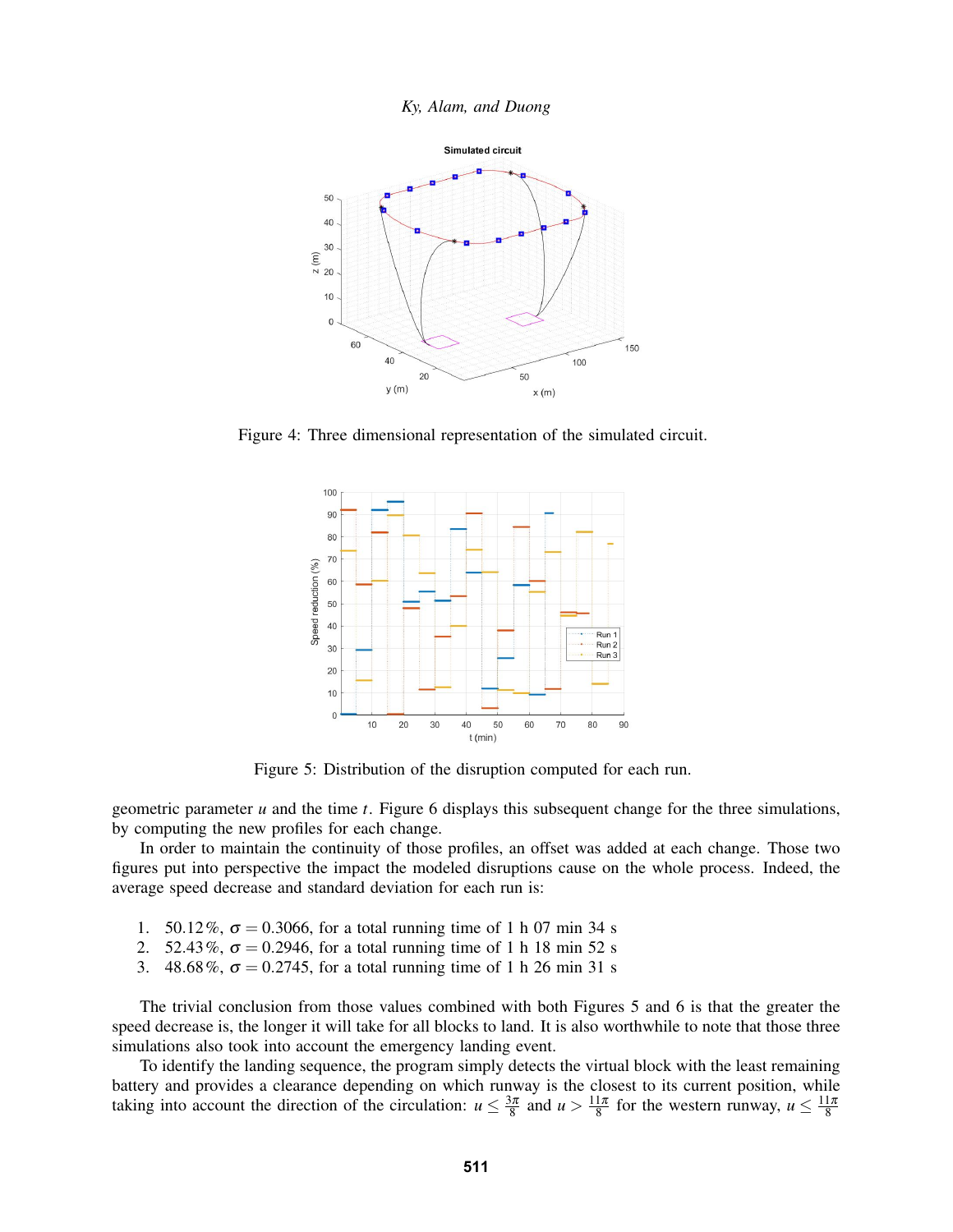

<span id="page-8-0"></span>Figure 6: Distribution of the disruption computed for each run.

and  $u > \frac{3\pi}{8}$  for the eastern runway. The clearance for landing is only provided when there are no other virtual blocks on both the corresponding runway and exit roads. Considering all those settings, Tables [1-](#page-8-1)[3](#page-9-1) compiles all the initial and resulting time data for each respective simulation. In each table, the virtual block which was randomly selected for the emergency procedure is written in read. For each simulation, the virtual block which had an emergency landing is:

- 1. Virtual block 11 after 38 min 06 s
- 2. Virtual block 14 after 25 min 42 s
- 3. Virtual block 15 after 27 min 57 s

| <b>Result time</b> (all times are in hh:mm:ss format.) |                    |                   |                   |                        |  |  |
|--------------------------------------------------------|--------------------|-------------------|-------------------|------------------------|--|--|
| Index number of                                        | Remaining<br>bat-  | Remaining<br>bat- | Time spent on the | time<br><b>Elapsed</b> |  |  |
| virtual block                                          | tery expectancy at | tery expectancy   | runway            | between starting       |  |  |
|                                                        | starting time      | after landing     |                   | time and landing       |  |  |
| $\mathbf{1}$                                           | 00:36:07           | 00:06:16          | 00:48             | 00:28:33               |  |  |
| $\mathcal{D}_{\mathcal{L}}$                            | 00:15:31           | 00:08:27          | 02:20             | 00:06:45               |  |  |
| 3                                                      | 00:52:11           | 00:12:40          | 01:34             | 00:37:48               |  |  |
| $\overline{4}$                                         | 01:29:08           | 00:18:46          | 02:42             | 01:07:18               |  |  |
| 5                                                      | 01:10:20           | 00:07:15          | 04:07             | 01:00:22               |  |  |
| 6                                                      | 00:38:18           | 00:23:34          | 02:12             | 00:14:06               |  |  |
| 7                                                      | 01:00:01           | 00:10:03          | 02:50             | 00:47:48               |  |  |
| 8                                                      | 01:13:37           | 00:09:54          | 00:56             | 01:00:58               |  |  |
| 9                                                      | 00:23:21           | 00:15:22          | 04:35             | 00:07:39               |  |  |
| 10                                                     | 00:58:26           | 00:30:29          | 01:26             | 00:26:45               |  |  |
| 11                                                     | 00:26:01           | 01:44:12          | 02:13             | 00:51:55               |  |  |
| 12                                                     | 01:06:44           | 00:00:00          | 03:28             | 01:07:34               |  |  |
| 13                                                     | 00:33:13           | 00:16:30          | 03:54             | 00:16:00               |  |  |
| 14                                                     | 00:40:42           | 00:03:54          | 01:16             | 00:35:12               |  |  |
| 15                                                     | 00:55:54           | 00:00:00          | 02:49             | 00:55:13               |  |  |

<span id="page-8-1"></span>Table 1: Initial and resulting times for the first simulation.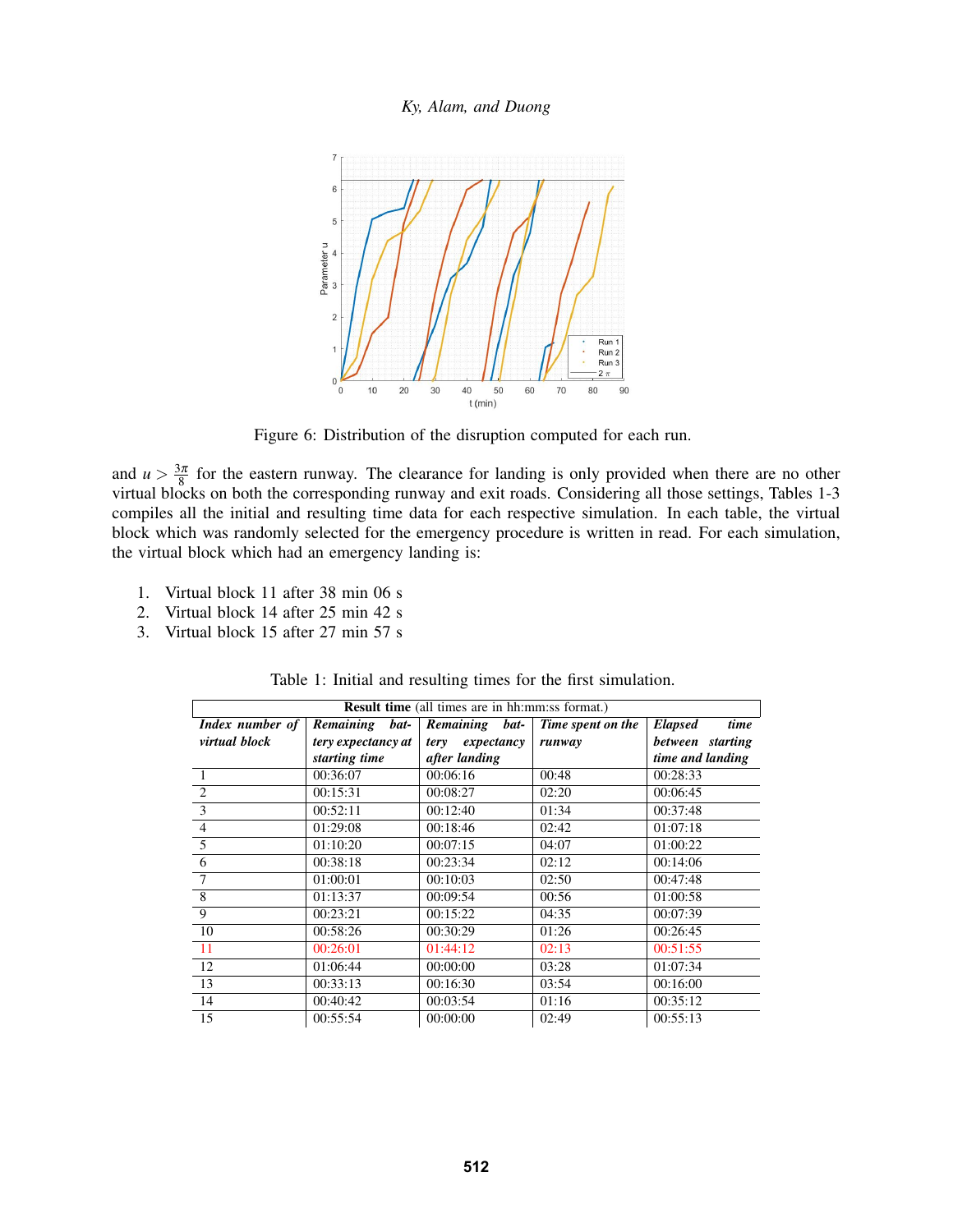| <b>Result time</b> (all times are in hh:mm:ss format.) |                    |                    |                   |                        |  |  |  |
|--------------------------------------------------------|--------------------|--------------------|-------------------|------------------------|--|--|--|
|                                                        |                    |                    |                   |                        |  |  |  |
| Index number of                                        | Remaining<br>bat-  | Remaining<br>bat-  | Time spent on the | time<br><b>Elapsed</b> |  |  |  |
| virtual block                                          | tery expectancy at | tery<br>expectancy | runway            | between starting       |  |  |  |
|                                                        | starting time      | after landing      |                   | time and landing       |  |  |  |
| -1                                                     | 01:19:34           | 00:00:00           | 03:21             | 01:18:52               |  |  |  |
| $\overline{2}$                                         | 00:43:28           | 00:10:39           | 04:09             | 00:31:24               |  |  |  |
| 3                                                      | 01:08:24           | 00:00:00           | 02:31             | 01:08:10               |  |  |  |
| $\overline{4}$                                         | 00:54:16           | 00:02:40           | 04:14             | 00:49:21               |  |  |  |
| 5                                                      | 00:42:16           | 00:23:55           | 01:04             | 00:17:33               |  |  |  |
| 6                                                      | 00:47:36           | 00:05:19           | 02:49             | 00:40:27               |  |  |  |
| 7                                                      | 01:06:34           | 00:10:44           | 03:43             | 00:53:25               |  |  |  |
| 8                                                      | 00:32:01           | 00:20:09           | 01:37             | 00:11:21               |  |  |  |
| 9                                                      | 01:28:26           | 00:14:21           | 02:53             | 01:10:52               |  |  |  |
| 10                                                     | 01:28:11           | 00:30:15           | 02:13             | 00:55:25               |  |  |  |
| 11                                                     | 00:36:43           | 01:44:12           | 04:06             | 00:29:12               |  |  |  |
| 12                                                     | 00:40:23           | 00:06:11           | 03:31             | 00:21:39               |  |  |  |
| 13                                                     | 01:29:44           | 00:09:23           | 04:55             | 01:16:52               |  |  |  |
| 14                                                     | 01:14:10           | 00:30:50           | 04:43             | 00:41:27               |  |  |  |
| 15                                                     | 01:14:37           | 00:10:35           | 03:06             | 01:01:16               |  |  |  |

## Table 2: Initial and resulting times for the second simulation.

<span id="page-9-1"></span>Table 3: Initial and resulting times for the third simulation.

| <b>Result time</b> (all times are in hh:mm:ss format.) |                    |                    |                   |                        |  |  |  |
|--------------------------------------------------------|--------------------|--------------------|-------------------|------------------------|--|--|--|
| Index number of                                        | Remaining<br>bat-  | Remaining<br>bat-  | Time spent on the | time<br><b>Elapsed</b> |  |  |  |
| virtual block                                          | tery expectancy at | expectancy<br>tery | runway            | between starting       |  |  |  |
|                                                        | starting time      | after landing      |                   | time and landing       |  |  |  |
|                                                        | 00:23:11           | 00:00:00           | 04:47             | 00:58:31               |  |  |  |
| $\overline{2}$                                         | 01:02:36           | 00:00:00           | 02:39             | 01:09:46               |  |  |  |
| 3                                                      | 00:21:04           | 00:12:42           | 03:13             | 00:08:00               |  |  |  |
| $\overline{4}$                                         | 00:45:51           | 00:03:39           | 03:10             | 00:40:21               |  |  |  |
| $\overline{5}$                                         | 01:08:27           | 00:00:00           | 01:31             | 01:17:31               |  |  |  |
| 6                                                      | 00:22:32           | 00:09:12           | 03:30             | 00:12:45               |  |  |  |
| $\overline{7}$                                         | 01:15:45           | 00:00:00           | 01:12             | 01:26:31               |  |  |  |
| $\overline{8}$                                         | 01:02:50           | 00:01:59           | 03:59             | 00:58:13               |  |  |  |
| $\overline{9}$                                         | 01:22:21           | 00:09:32           | 01:28             | 01:09:40               |  |  |  |
| 10                                                     | 01:01:38           | 00:17:25           | 01:16             | 00:42:18               |  |  |  |
| 11                                                     | 00:46:06           | 00:30:12           | 03:46             | 00:15:12               |  |  |  |
| 12                                                     | 01:03:34           | 00:11:08           | 01:39             | 00:50:10               |  |  |  |
| 13                                                     | 00:51:42           | 00:19:55           | 01:14             | 00:30:24               |  |  |  |
| 14                                                     | 00:11:02           | 00:00:07           | 03:19             | 00:20:57               |  |  |  |
| 15                                                     | 01:02:48           | 00:24:51           | 01:38             | 00:36:18               |  |  |  |

An interesting perspective from the result tables is that for each simulation, at least two of the vehicles ran out of battery. It can thus be inferred that further refinement will be needed in future works.

# <span id="page-9-0"></span>4 DISCUSSION AND FURTHER CONSIDERATIONS

The objective of this paper was to apply the CIVC method to a more complex configuration than what was done in [Ky et al. \(2020\),](#page-11-7) while adding further constraints in the form of randomized events. Furthermore, restraining the battery range definitely assisted in identifying the limits of the method. Although the initial results obtained at this point were not satisfactory from an operational perspective, several points can already be considered for future developments. The fact that several virtual blocks systematically ran out of battery in each simulation proves that there is an optimization problem in the process.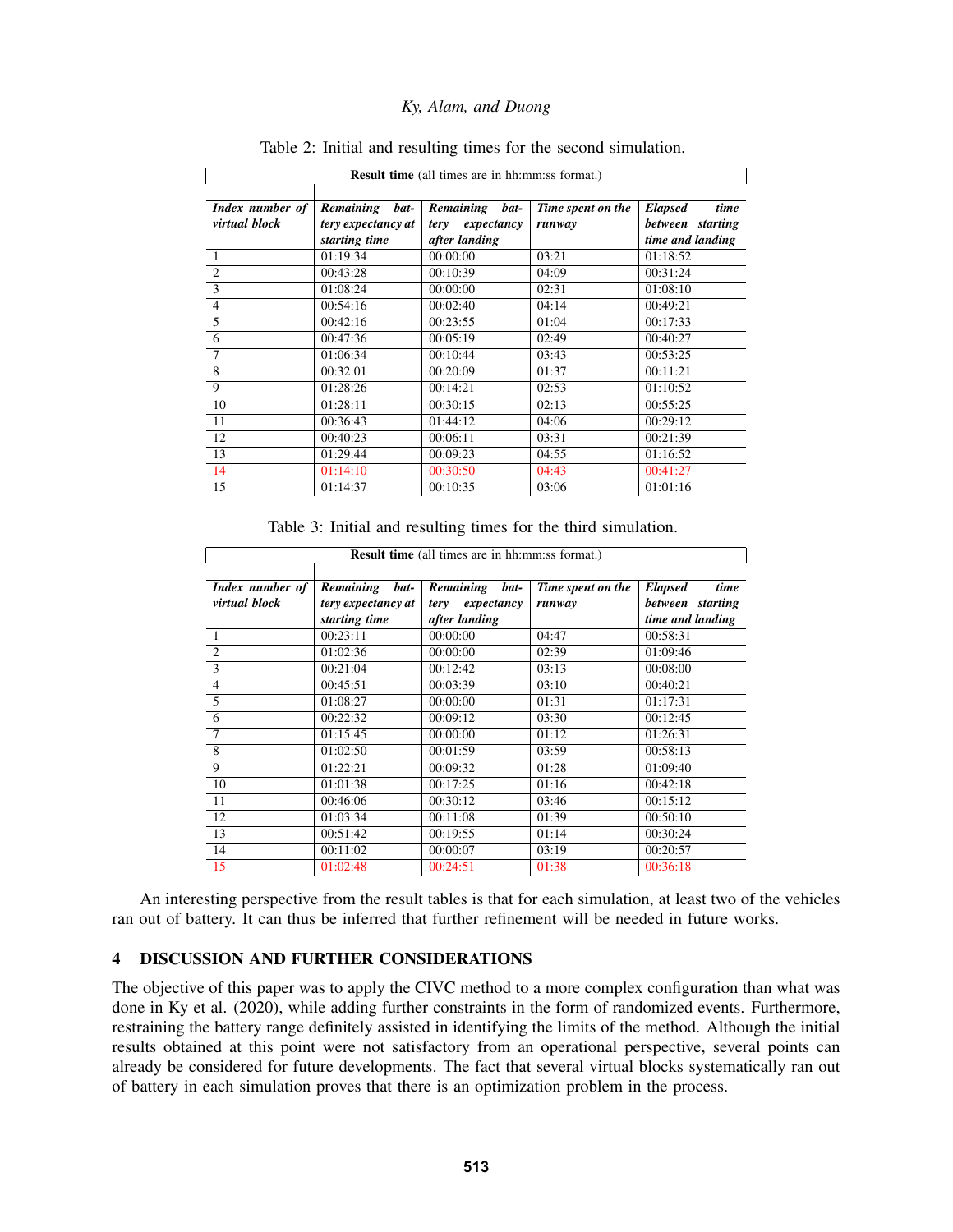Two potential directions stand out from this point. The first one relies on the relation between capacity and efficiency of the method and more particularly, the impact the geometrical configuration has on the problem. Considering the results obtained in Section [3,](#page-5-0) it can be discussed that, for the same amount of virtual blocks, a smaller circuit or an additional runway could guarantee the safe landing of all virtual blocks. An interesting approach for future work would thus be one based on the relation between the circuit's capacity and the geometrical configuration and its optimization.

On the other hand, the second guideline lies on the sequencing program itself. Indeed, the approach used in this study only makes use of MATLAB's default minimum function. A proper sequencing algorithm which could implement, for example, data driven techniques, thus greatly enhancing the efficiency of the method.

An important consideration of this study is regarding the finite aspect of the simulation, which proceeds for the landing of a fixed number of vehicles. Future work should take into account the addition of new vehicles onto the circuit while the system is still operating, thus enabling a simulation for a continuous flow of traffic. For example, a comparison can be made with the Point Merge method [\(Favennec et al.](#page-10-0) [2010\)](#page-10-0). While both methods share a few similarities on generating a landing sequence, they are also fairly different. On one hand, the CIVC has a high geometric flexibility and thus easily enables landing on multiple runways. On the other hand, while it is also possible to have multiple runways with the Point Merge method [\(Liang et al. 2017\)](#page-11-12), its main advantage over the CIVC comes from enabling the arrival of a continuous traffic flow. However, those two methods may actually be compatible with each other. Indeed, a potential idea combining the two methods for UTM would be to have Point Merge sequence the UAVs onto the CIVC circuit, which will then dispatch the vehicles onto the multiple runways of, for example, a drone port the circuit is surrounding. In this configuration, the Point Merge would then become the link connecting the drone port to the airspace, while the CIVC would thus be the UTM equivalent of the Airport Surface Movement.

To conclude, this paper illustrates the capabilities of the CIVC method, while also finding its limits. Consequently, while there are still many challenges to overcome, tentative prospects for the development of the method have been identified. Even if those initial results did not give complete satisfaction, they nevertheless provided real progress and new perspectives towards the future of the CIVC, as well as possibly towards the future of Urban Air Mobility.

#### ACKNOWLEDGMENTS

This research is supported by the Civil Aviation Authority of Singapore and Nanyang Technological University, Singapore under their collaboration in the Air Traffic Management Research Institute. Any opinions, findings and conclusions or recommendations expressed in this material are those of the authors and do not reflect the views of the Civil Aviation Authority of Singapore.

## **REFERENCES**

- <span id="page-10-4"></span>Bosson, C., and T. Lauderdale. 2018. "Simulation Evaluations of an Autonomous Urban Air Mobility Network Management and Separation Service". In *Aviation Technology, Integration, and Operations Conference*. June 25th-29th, Atlanta, Georgia, 3365.
- <span id="page-10-2"></span>Cerrone, C., R. Cerulli, and B. Golden. 2017. "Carousel Greedy: a Generalized Greedy Algorithm with Applications in Optimization". *Computers & Operations Research* 85:97–112.
- <span id="page-10-3"></span>Chakrabarty, A., and C. Ippolito. 2020. "Autonomous Flight for Multi-copters Flying in UTM-TCL4+ Sharing Common Airspace". In *AIAA Scitech Forum*. January 6<sup>th</sup>-10<sup>th</sup>, Orlando, Florida, 0881.
- <span id="page-10-1"></span>Crinon, R. J. 1997. "The DSM-CC Object Carousel for Broadcast Data Services". In *IEEE International Conference on Consumer Electronics*. June 11<sup>th</sup>-13<sup>th</sup>, Rosemont, Illinois, 246-247.
- <span id="page-10-0"></span>Favennec, B., F. Vergne, and K. Zeghal. 2010. "Point Merge Integration of Arrival Flows Enabling Extensive RNAV Application and Continuous Descent–Operational Services and Environment Definition". Technical report, Aufl. Bretigny, Eurocontrol ´ Experimental Centre, Brétigny-sur-Orge, France.